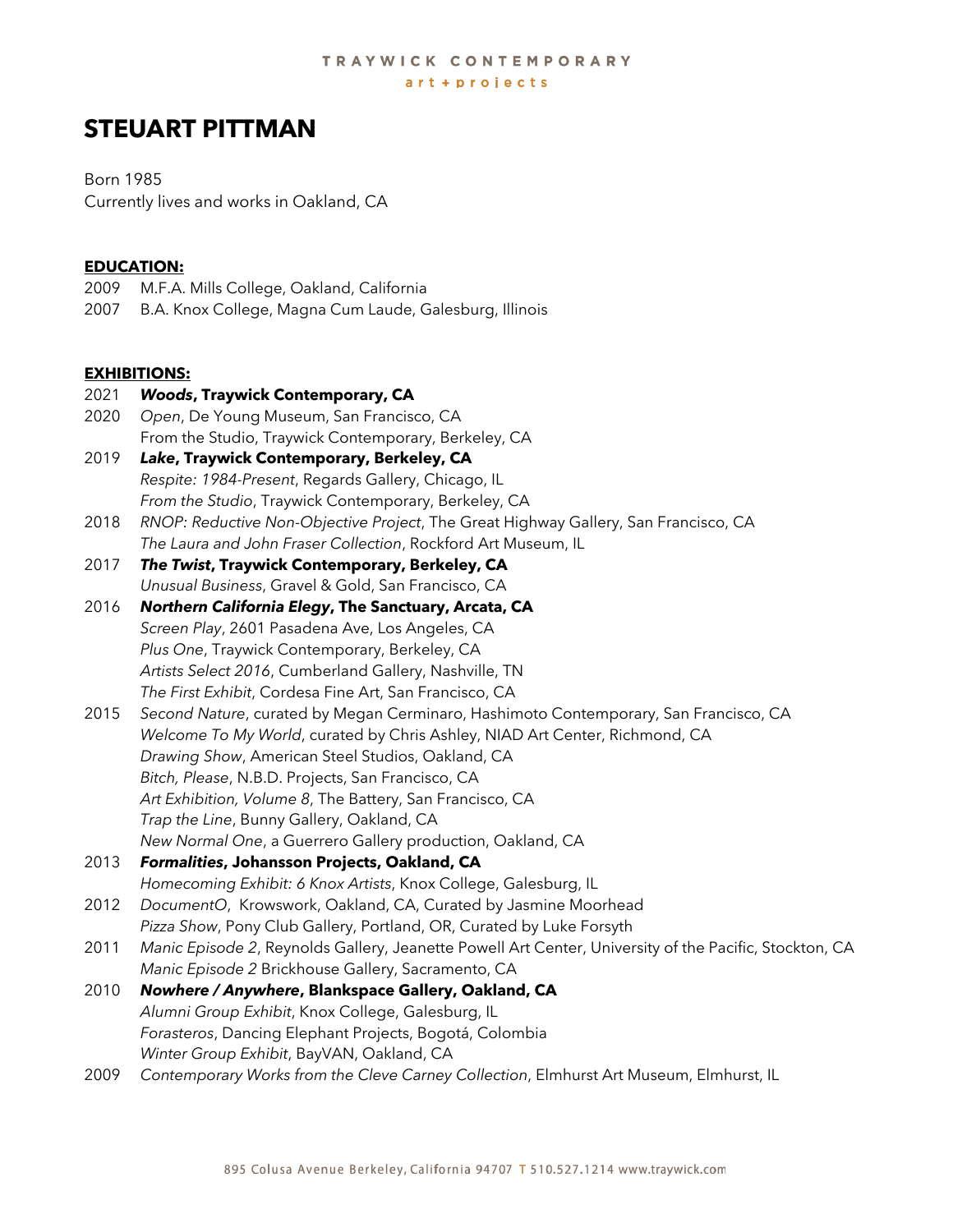# TRAYWICK CONTEMPORARY

art + projects

## **EXHIBITIONS, cont:**

- 2009 *Fresh Young Things*, JayJay Gallery, Sacramento, CA *Young Americans*, M.F.A. Exhibition, Mills College Art Museum, Oakland, CA
- 2008 *Customs***, Andrew Ütt Gallery, Oakland, CA** Blankspace Gallery, Oakland, CA
- 2007 *Harvest***, Sculpture Building, Mills College, Oakland, CA**  *Entasis,* **Ford Center for Fine Art, Knox College, Galesburg, IL**

## **GRANTS, AWARDS & RESIDENCIES:**

- 2019 Artist in Residence, Hafnarborg Centre of Culture and Fine Art, Hafnarfjörður, Iceland
- 2018 SFMOMA SECA Award Nominee
- 2016 Peter S Reed Foundation Award in Painting, New York, NY Tosa Studio Award Nominee, Minnesota Street Project, San Francisco, California
- 2012 SFMOMA SECA Award Nominee
- 2010 SFMOMA SECA Award Nominee
- 2009 Jay DeFeo M.F.A. Award, Mills College, Oakland, California Trefethen Fellowship Merit Award, Mills College, Oakland California

## **PUBLIC COLLECTIONS:**

Fidelity Corporate Art Collection, Boston, MA The Neiman Marcus Art Collection, Walnut Creek, CA The Knox College Art Collection, Rockford Art Museum, Rockford, IL Rockford Art Museum, Rockford, IL The Ellington Collection, Oakland, CA The Cleve Carney Collection, Chicago, IL Bloomingdale's, Palo Alto, CA

#### **BIBLIOGRAPHY:**

- 2019 Cheng, DeWitt, "Pittman and Fought", VAS (Visual Art Source), February, 2019
- 2017 Morris, Barbara, "Critic's Picks: San Francisco," Art Ltd. February 28, 2017. Blouin ArtInfo, *"*Steuart Pittman's 'The Twist' at Traywick Contemporary Berkeley," February 6, Hotchkiss, Sarah, "Two Solos at Traywick Contemporary Bound By More than Just Quiet Grace,*"* KQED Arts. February 2, 2017
- 2016 Kelley, Megan. "A Powerhouse of Contemporary Counterparts Opens at Cumberland Gallery," @ Nashville Arts Magazine, May 21, 2016 Pittman, Steuart. "Think Spring: An Online Exhibit selected by Steuart Pittman," @ NIAD, Richmond, CA, April 2016.
- 2015 Hoover, Justin. "Artists' Markets: Parking Lot Art Fair and stARTup Fair," @ Art Practical, with Wonderment Consortium, May 19, 2015.

"'Tongue-in-Cheek': New at di Rosa," Napa Valley Register, with Wonderment Consortium, May 13 Whiting, Sam. "Quite a lot of art as guerrilla gallery fills parking spaces," San Francisco Chronicle, with Wonderment Consortium, May 3, 2015